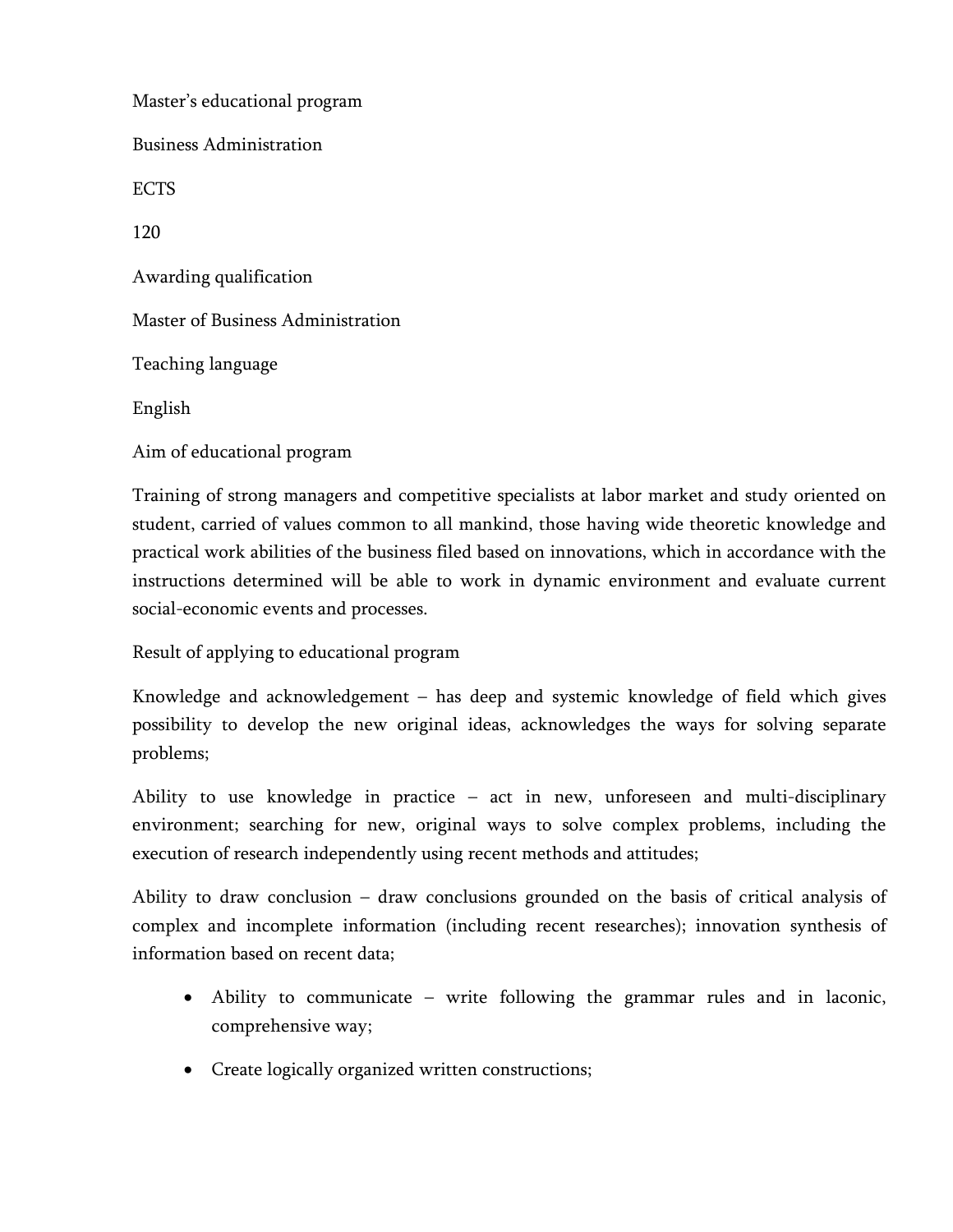- Preparation of verbal and written reports in foreign language (including English language) of own opinion about various events and processes and transfer to others;
- May communicate with specialists as well as non specialists using modern IT.
- May communicate verbally in foreign language with specialists about business events and situations;
- May argue fundamentally about the situations and business development with specialists as well as non specialists and make public presentation of own opinions (presentation).
- May handle qualified business communication with foreigners.

Ability to learn – may make sequenced and diverse evaluation of academic process;

- Is able to determine academic trends and establish the further academic needs;
- Is able to promote the issue with simplification without breaching the integrity;
- Is able to use eristic attitude (shortened way) for solving comparatively complex tasks (situation);
- May use the analogous (precedent) attitudes (strategy, tactic, method, management decision) for solving the specific tasks;
- Is able to use alternative (different) attitudes during the evaluation period of situations and social-economic events in terms of limited material, financial, human and time resources.

Values – participation in the process of forming the values and strive for their establishment;

- Has the ability to acknowledge and respect the ethno-psychology phenomenon of various cultures;
- Has the ability to follow the professional values (exactness, punctuality, objectiveness, transparency, organization and other);
- Has the ability to follow the norm accepted in law (human rights), ethic and moral;
- Has own evaluations in developing international business and market economy (values), democracy and open civil society phenomenon.